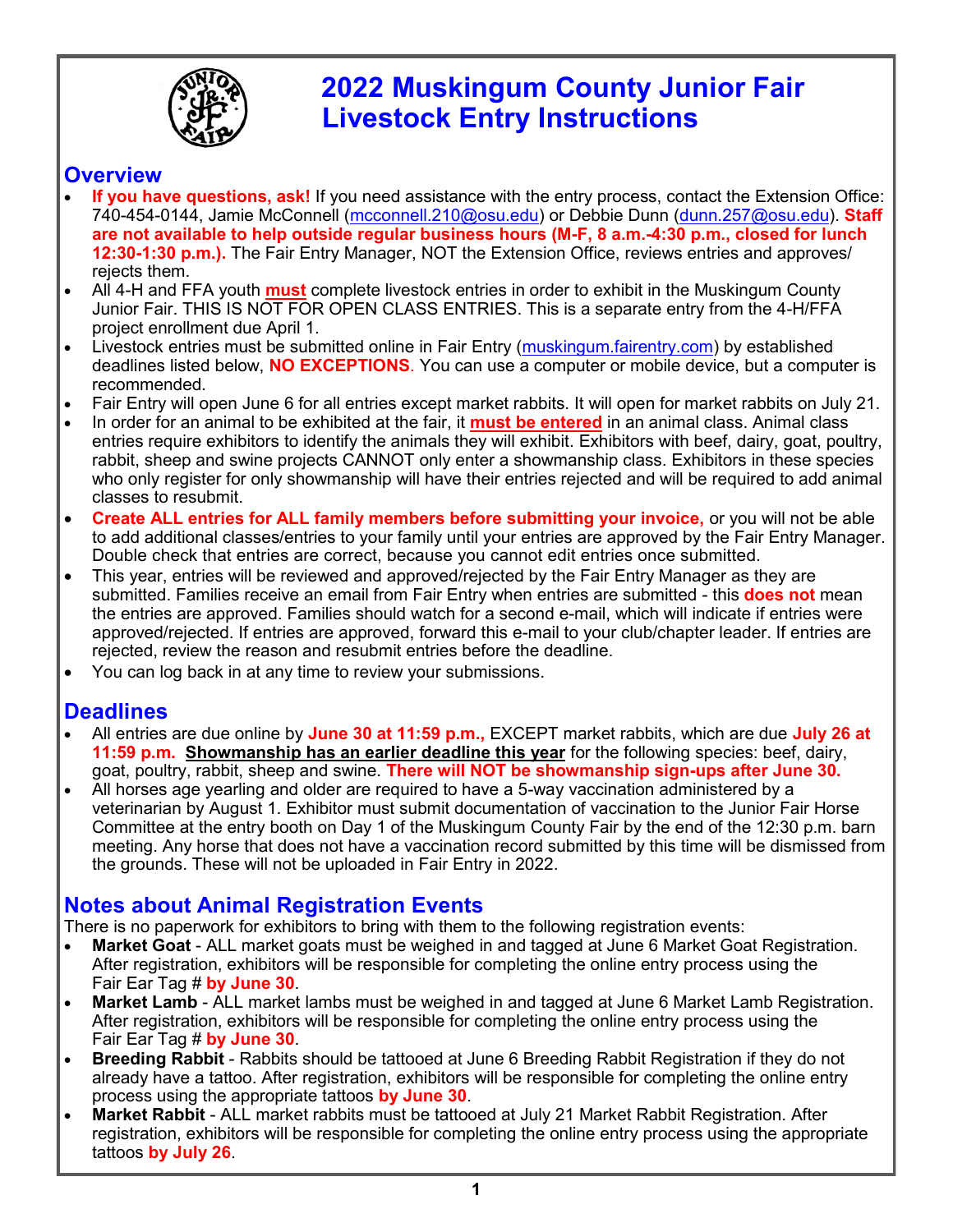#### **General Tips**

- **Each ANIMAL to be exhibited requires a separate entry**, with the following exceptions:
	- **Beef**  Exhibitors entering Beef Breeding Cow/Calf Pair or Pair of Heifers classes will add both animals to the same entry.
	- **Poultry** Exhibitors only need to complete one entry per class, even for birds exhibited in pairs.
	- **Rabbit**  Exhibitors entering a Pen of Three Fryers will add all animals to the same entry. The pen entry form will require you to enter six rabbits. If you had less than six rabbits tattooed, enter tattoo number 0 for additional rabbits needed to complete the entry.
	- **Sheep** Exhibitors entering a Pen of Two Market Lambs will add all animals to the same entry. The pen entry form will require you to enter five lambs. If you had less than five lambs tagged, enter tag number 0 for additional lambs needed to complete the entry.
- **Each back-up animal requires a separate entry.** If exhibitors are sharing a household back-up, an entry should be submitted for each youth sharing the back-up.
- **Be sure that required documents and photographs are clear and legible,** or you may be required to resubmit. Requests to resubmit photos will be made by the Junior Fair Committee in charge of that species and will come after entries are approved. Front and side view photos are required for horse and market hog projects only. Only one animal should appear in the uploaded photos. Photos should be at a close distance so that markings can be seen. On hogs, BOTH ears should be fully visible so ear tag/ notching can be used to identify the hog.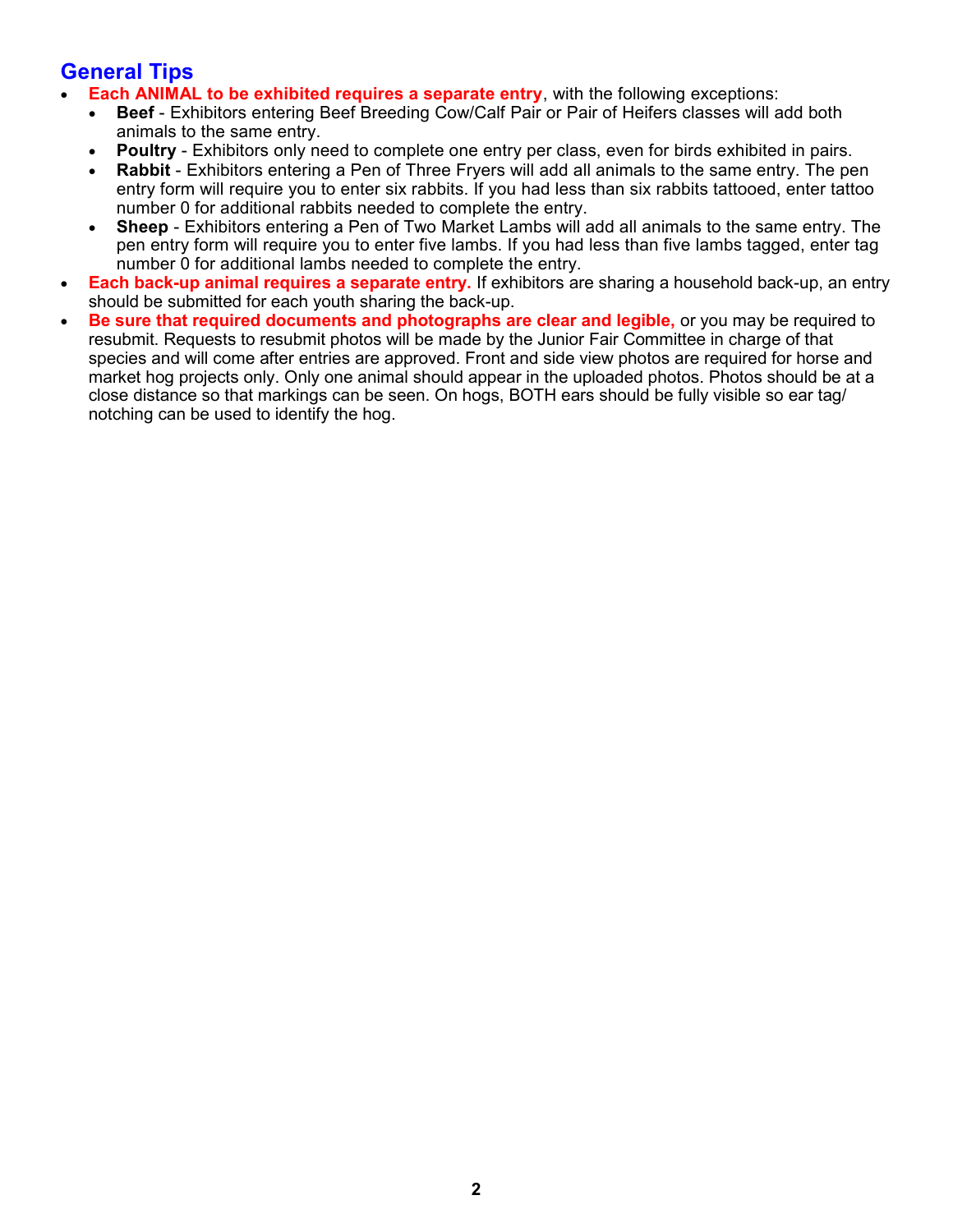### **Common Mistakes to Avoid**

## **DO NOT WAIT UNTIL THE LAST MINUTE TO COMPLETE ENTRIES. IF YOU HAVE ISSUES OR YOUR ENTRIES ARE INCORRECT, YOU JEOPARDIZE THE OPPORTUNITY TO EXHIBIT AT THE FAIR.**

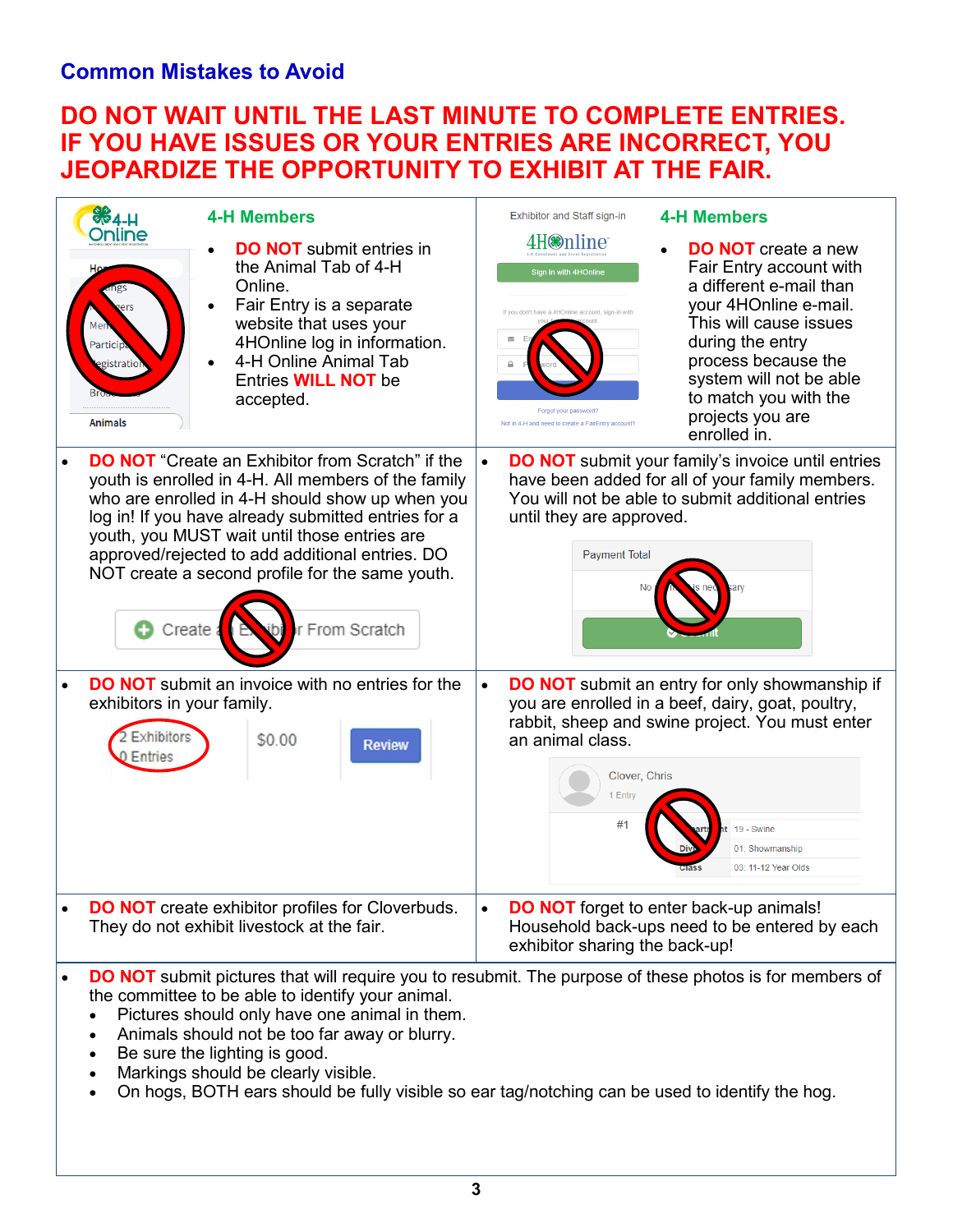| <b>Sponsored by:</b><br>'armcredit<br><b>RURAL</b> 1 <sup>st</sup><br><b>MUSKINGUM COUNTY</b><br>ngum County Library System | The Muskingum County Junior Fair Entry System,<br>as well as posting of Show Bills, Event Results and<br>Sale Bills is made possible through generous<br>sponsorship from:<br>Farm Credit Mid-America/Rural 1st<br><b>Muskingum County Farm Bureau</b><br><b>Muskingum County Library System</b> |                                                    |  |
|-----------------------------------------------------------------------------------------------------------------------------|--------------------------------------------------------------------------------------------------------------------------------------------------------------------------------------------------------------------------------------------------------------------------------------------------|----------------------------------------------------|--|
| Visit muskingum.fairentry.com.                                                                                              | <b>Sponsored by:</b>                                                                                                                                                                                                                                                                             | 2022 Muskingum County Junior Fair                  |  |
| Recommended browsers: Google<br>Chrome or Mozilla Firefox.                                                                  | Registration is currently <b>Closed</b><br>Registration dates: 6/5/2022 - 7/26/2022<br>Exceptions may apply View Deta                                                                                                                                                                            |                                                    |  |
| Sign in using these instructions:                                                                                           |                                                                                                                                                                                                                                                                                                  |                                                    |  |
| <b>4-H Members:</b>                                                                                                         | <b>4-H Members</b>                                                                                                                                                                                                                                                                               |                                                    |  |
| Click on the green button "Sign in<br>with 4HOnline".                                                                       | $\bullet$<br><b>FFA Members also</b>                                                                                                                                                                                                                                                             | <b>Exhibitor and Staff sign-in</b>                 |  |
| You will complete entries with your<br>$\bullet$                                                                            | in $4-H$<br><b>FFA members who</b><br>$\bullet$                                                                                                                                                                                                                                                  |                                                    |  |
| 4HOnline login information (the<br>same email/password you use to                                                           | are not in 4-H, but                                                                                                                                                                                                                                                                              |                                                    |  |
| enroll in 4-H). DO NOT CREATE A<br><b>NEW ACCOUNT IN FAIR ENTRY</b>                                                         | have siblings in<br>Sign in with 4HOnline<br>$4-H$                                                                                                                                                                                                                                               |                                                    |  |
| <b>WITH A DIFFERENT E-MAIL</b>                                                                                              |                                                                                                                                                                                                                                                                                                  |                                                    |  |
| <b>ADDRESS.</b><br>If you need to reset your password,<br>$\bullet$                                                         | FFA Members also in 4-H will need to change their Club/<br><b>Chapter to complete FFA entries.</b>                                                                                                                                                                                               |                                                    |  |
| you will need to do so in 4HOnline,                                                                                         | Club/Chapter                                                                                                                                                                                                                                                                                     |                                                    |  |
| not Fair Entry. It may take some<br>time for you to receive the                                                             | Please select the 4-H Club or FFA Chapter that is associated with this entry.<br>Selected Club: Adamsville Mixed Cloverleafs 4-H                                                                                                                                                                 |                                                    |  |
| password reset e-mail.                                                                                                      |                                                                                                                                                                                                                                                                                                  |                                                    |  |
| <b>FFA Members:</b>                                                                                                         | Search<br>John Glenn FFA<br>$\circ$<br>FFA                                                                                                                                                                                                                                                       |                                                    |  |
| FFA members also in 4-H: Sign<br>in using 4HOnline. For a member                                                            |                                                                                                                                                                                                                                                                                                  |                                                    |  |
| who is enrolled in 4-H and FFA,                                                                                             |                                                                                                                                                                                                                                                                                                  | If you don't have a 4HOnline account, sign-in with |  |
| designate the FFA chapter as the<br>club on the entry. You will need to                                                     |                                                                                                                                                                                                                                                                                                  | your FairEntry account:                            |  |
| change the club manually to<br>complete these entries.                                                                      | <b>FFA</b> members<br>who are NOT                                                                                                                                                                                                                                                                | Email<br>▽                                         |  |
| FFA members who are not in<br>$\bullet$                                                                                     | 4-H members<br><b>ONLY</b>                                                                                                                                                                                                                                                                       | ≙<br>Password                                      |  |
| 4-H, but have siblings in 4-H:<br>Sign in using 4HOnline and create                                                         |                                                                                                                                                                                                                                                                                                  |                                                    |  |
| a new exhibitor for the FFA mem-                                                                                            |                                                                                                                                                                                                                                                                                                  | Sign in                                            |  |
| ber and select the chapter.<br>FFA members who are NOT 4-H<br>$\bullet$                                                     |                                                                                                                                                                                                                                                                                                  | Forgot your password?                              |  |
| members: FFA members not<br>enrolled in 4-H will create a new                                                               | Not in 4-H and need to create a FairEntry account?                                                                                                                                                                                                                                               |                                                    |  |
| FairEntry account.                                                                                                          |                                                                                                                                                                                                                                                                                                  |                                                    |  |
|                                                                                                                             |                                                                                                                                                                                                                                                                                                  |                                                    |  |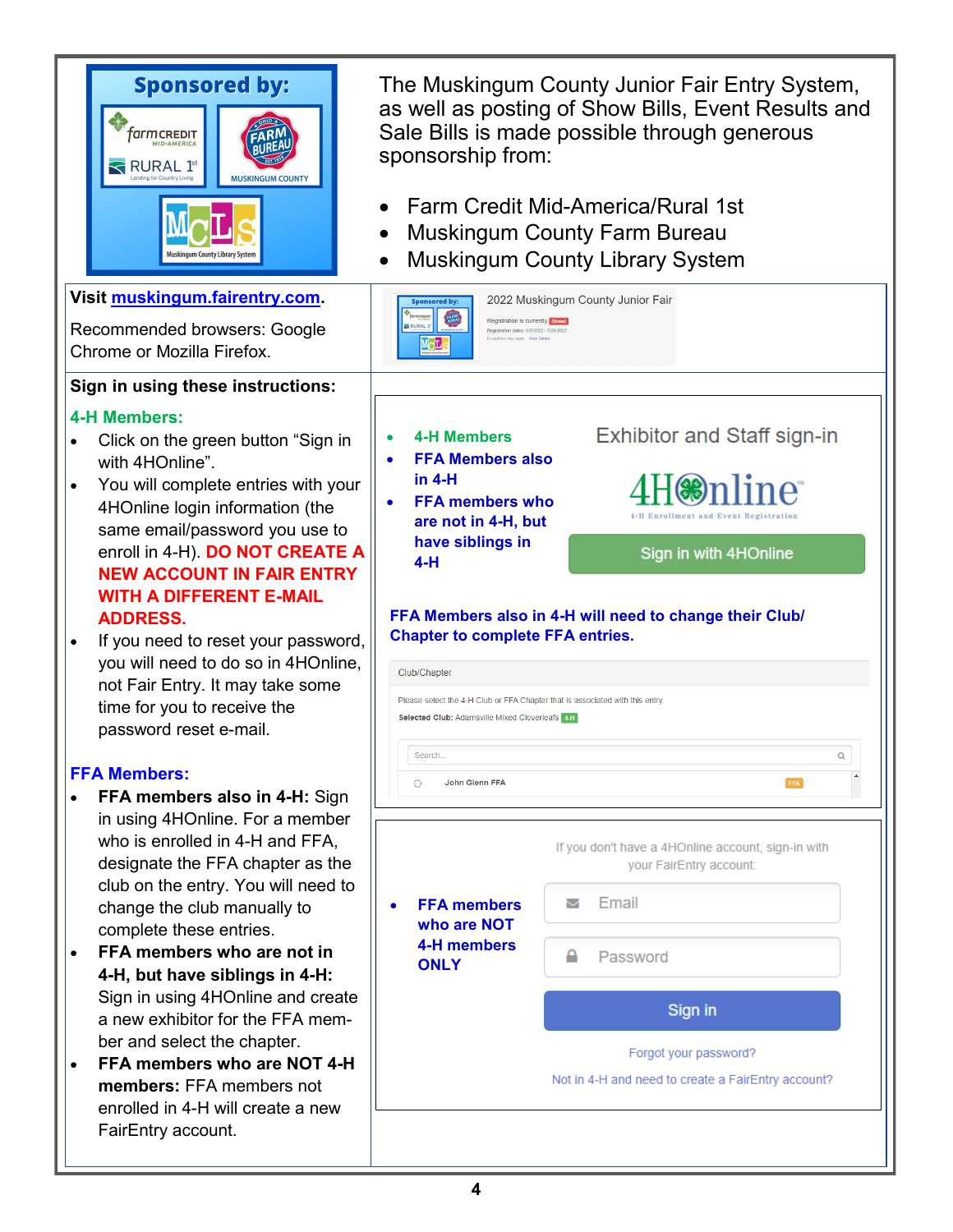| <b>Click "Begin Registration."</b>                                                                                                                                                                                                |                                                                                                                                                                                                                                              |  |  |
|-----------------------------------------------------------------------------------------------------------------------------------------------------------------------------------------------------------------------------------|----------------------------------------------------------------------------------------------------------------------------------------------------------------------------------------------------------------------------------------------|--|--|
|                                                                                                                                                                                                                                   | Welcome!<br>We noticed you haven't yet registered for the fair.<br>Begin Registration O                                                                                                                                                      |  |  |
| <b>Enter/Review Exhibitor Information.</b><br>Be sure to enter all required<br>$\bullet$                                                                                                                                          | \$0.00<br><b>Exhibitors</b><br>Payment<br><b>Entries</b>                                                                                                                                                                                     |  |  |
| information for each exhibitor. If<br>you are in 4-H, some information<br>will populate from your 4HOnline<br>profile.                                                                                                            | Do you want to register an Individual?<br>& Individual                                                                                                                                                                                       |  |  |
| <b>IF YOU ARE TAKING A MARKET</b><br>$\bullet$<br><b>ANIMAL, DOUBLE CHECK</b><br><b>YOUR ADDRESS - THIS IS</b><br><b>WHERE YOUR SALE CHECK</b><br><b>WILL BE SENT.</b>                                                            | Helpsheet, Becky<br>6<br>$\overline{\mathbf{2}}$<br>3<br>$\overline{5}$<br>8/05/2000<br>#2145<br>Files<br>Review<br>Personal Details<br>Contact Info<br>Address<br>Questions<br>O Delete this Exhibitor<br>Contact Info<br>Home Phone Number |  |  |
| Review the exhibitor information.<br>$\bullet$<br>If any information is incorrect, click<br>the green "Edit" button in the<br>appropriate group to change it.<br>When all information is correct,<br>click "Continue to Entries". | (Required)<br>Format: ###-###-#### or ##########<br><b>Email Address</b><br>(Optional)<br>Format: name@website.com<br><b>Cell Phone Number</b><br>(Optional)<br>Format: ess-ses-sess or sessesses                                            |  |  |
| <b>DO NOT SUBMIT YOUR INVOICE</b><br>$\bullet$<br>AT THIS POINT. YOU MUST<br><b>HAVE ENTRIES.</b>                                                                                                                                 | <b>Add an Entry</b><br>Helpsheet, Becky<br>0 Entries                                                                                                                                                                                         |  |  |
| <b>Create Entries.</b>                                                                                                                                                                                                            | <b>Choose Department and Division</b>                                                                                                                                                                                                        |  |  |
| Review General Tips on the first<br>$\bullet$<br>page of this document.                                                                                                                                                           | Department<br>19 - Swine<br>Change                                                                                                                                                                                                           |  |  |
| Click "Add an Entry" beside the<br>$\bullet$<br>correct exhibitor name.                                                                                                                                                           | 01: Showmanship<br><b>Division</b><br>Change                                                                                                                                                                                                 |  |  |
| Click "Select" beside the<br>$\bullet$<br>department for the first entry. Any<br>departments that are not available<br>for entry will be noted as "Not<br>Available" with a short explanation.                                    | Choose<br>Cancel<br><b>Starting an Entry</b>                                                                                                                                                                                                 |  |  |
| Select the division and class.<br>$\bullet$                                                                                                                                                                                       | Department 19 - Swine<br>Change<br><b>Division</b>                                                                                                                                                                                           |  |  |
| <b>BE SURE THAT THE ANIMAL</b><br><b>DATE OF BIRTH MATCHES THE</b>                                                                                                                                                                | 02: Market Hog<br>Change<br>Select a Class to continue                                                                                                                                                                                       |  |  |
| <b>CLASS YOU SELECT WHERE</b><br><b>APPROPRIATE.</b>                                                                                                                                                                              | Select $\bullet$<br>01: Market Hog                                                                                                                                                                                                           |  |  |
|                                                                                                                                                                                                                                   |                                                                                                                                                                                                                                              |  |  |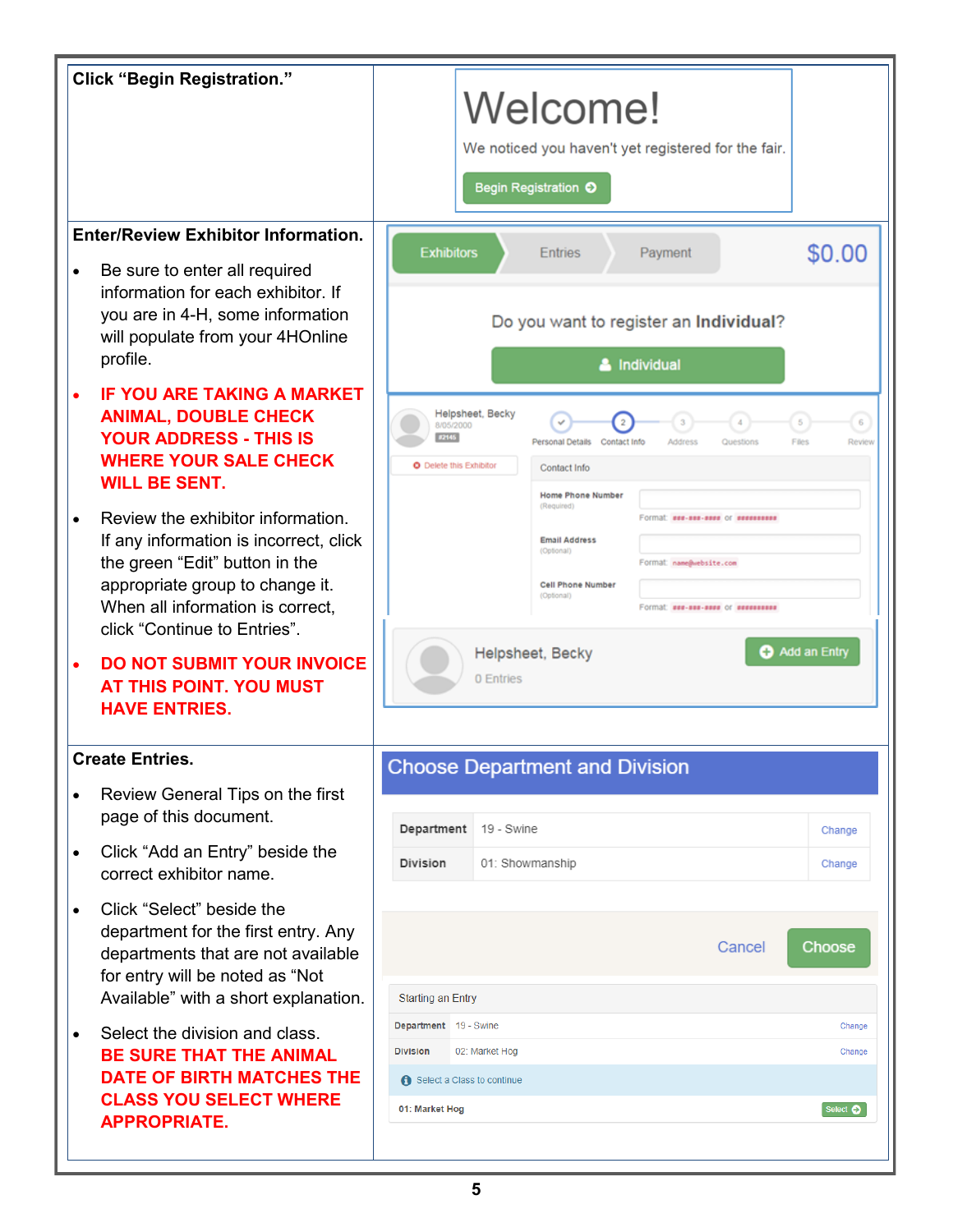